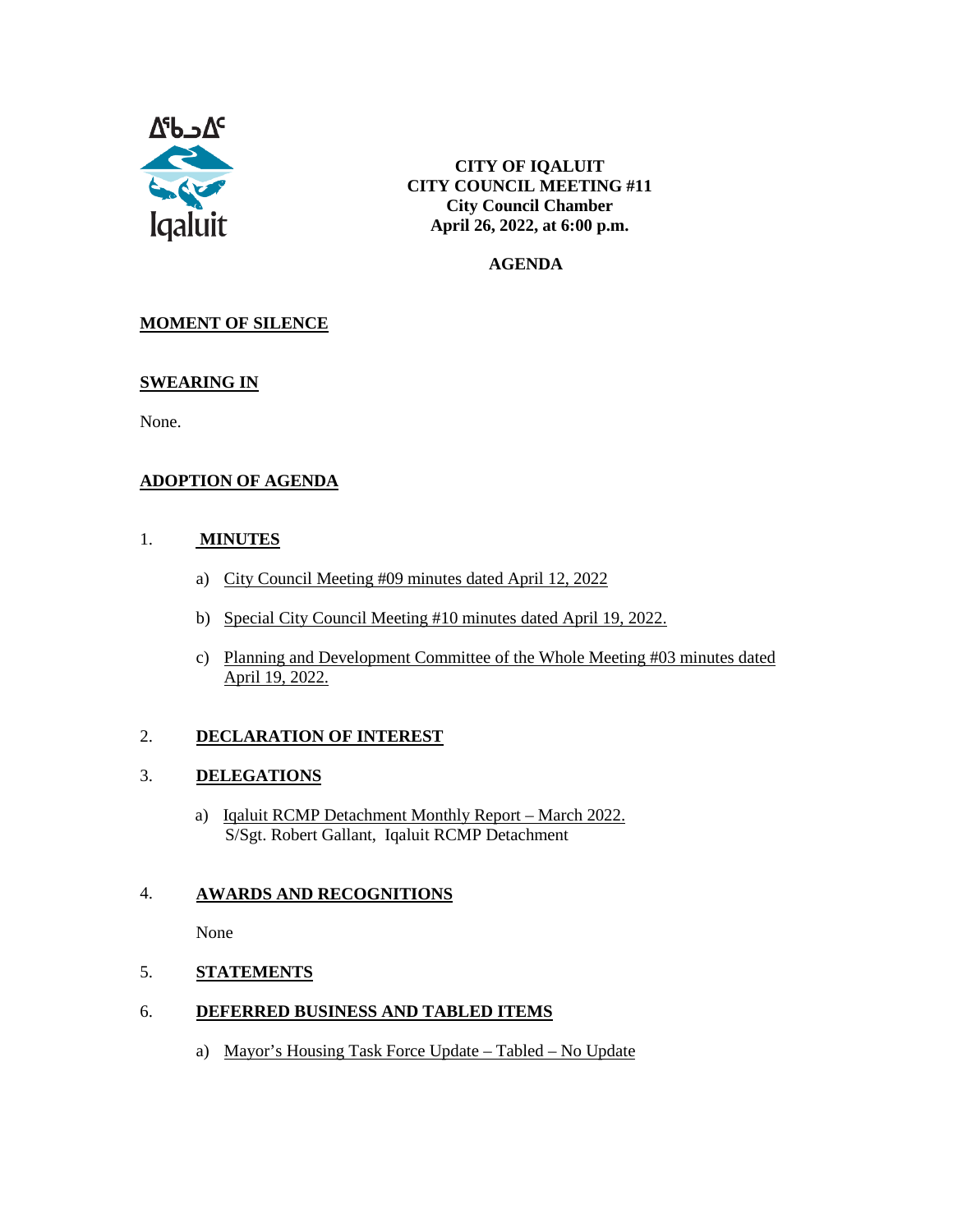#### 7. **COMMITTEE REPORTS**

a) Planning and Development Committee of the Whole Meeting #03 Report. Councillor Akumalik, Chair

#### 8. **BY-LAWS**

#### a) **First Reading of By-law(s)**.

i) By-law No. 938, Amendment to Zoning By-law No. 899

#### b) **Second Reading of By-law(s).**

#### c) **Third Reading of By-law(s).**

i) Repeal of By- Law 931 Access to Council Chambers Council Committee Meetings and Municipal Buildings During the Covid-19 Pandemic and enactment of By-Law 937 Temporary Face Covering By-Law

#### 9. **OLD BUSINESS**

None.

#### 10. **NEW BUSINESS**

- a) Federation of Canadian Municipalities (FCM) Annual Conference and Trade Show 2022 – Regina and Online – June 2-5, 2022 – Verbal. Mayor Bell
- b) Request for Decision Scrap Metal Removal- Recommendation of Award Sumon Ghosh, Director of Engineering and Capital Projects

#### 11. **CORRESPONDENCE**

(1) Proclaimation Request

#### 12. **IN-CAMERA SESSION**

None. ( ) as per Section 22 (2) (a) CTV Act and By-law 526 Section 67

#### 13. **ADJOURNMENT**

#### **Next City Council Meeting May 10, 2022**